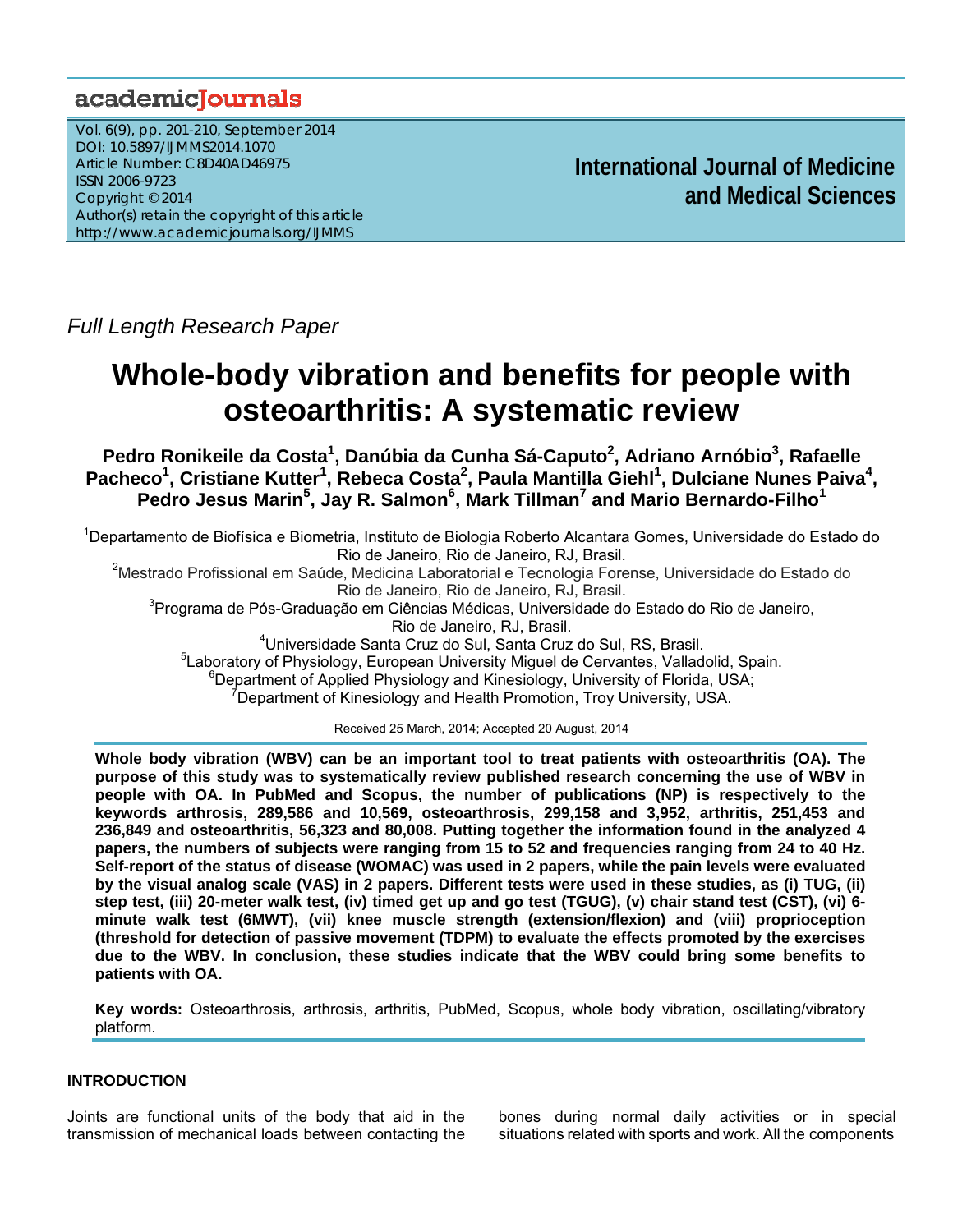of the joint, including the articular cartilages (AC), bone, muscles, ligaments/tendons, nerves and synovial fluid participate in load transmission (Arokoski et al., 2000; van den Berg, 2010).

AC are found on the epiphyses of long bones and function to cushion, to act as load-bearing structures and, in consequence, to reduce the friction in the articular surfaces. AC composed of a smooth, lubricated, reversibly compressible tissue that protects the underlying bones from biomechanical damage during joint loading. Failure in one or more of the components of the joint can cause joint malfunction, which, in turn, may lead to the accumulation of damage in other joint components and impairment of the entire body (Eyre et al., 2006; Wu et al., 2011).

# **Articular cartilages and ostheoarthritis**

AC have received much of the attention in osteoarthritis (OA) studies, because gross AC damage is the most obvious pathologic feature leading to joint dysfunction. Miehle (1987) has reported that in contrast to Germanspeaking regions, where the expression "arthrosis" is used, English-speaking countries prefer the term "osteoarthritis" to express disorders of the articular cartilage. Arthritis, arthrosis, osteoarthritis and osteoarthrosis are other terms used in the investigations of the clinical disorders associated with the AC (Lievense et al., 2002).

Patients diagnosed with AC defects are at increased risk for the early development of OA (Gillogly et al., 1998; Charlton et al., 2008). OA is the most common form of arthritis in the USA (Lawrence et al., 2008; Loeser, 2006; National Institute of Arthritis and Musculoskeletal and Skin Diseases (NIAMS), 2013), and the most prevalent and degenerative joint disorder worldwide (Reginster, 2002; Stein et al., 2010). In addition to being the most prevalent form of arthritis, knee pain associated with OA is the leading cause of disability in older adults (Peat et al., 2001). The central feature of OA is the destruction and loss of the AC of the articulating bones, which can lead to the dysfunction of the joint (Loeser, 2006; NIAMS, 2013). Moreover, AC degenerates with the development of fibrillation and fissures, and full thickness loss of the joint surface (French et al., 2013). In contrast to other forms of arthritis, such as rheumatoid arthritis, a systemic disorder of the immune system that can affect the skin, lungs, eyes, and blood vessels, OA affects only the function of the affected joint (NIAMS, 2013).

Mechanical forces have strong influence on the

synthesis and rate of turnover of AC molecules, such as proteoglycans (PG). Moreover, regular cyclic loading of the joint, (i) enhances the synthesis of PG, increasing the rigidity of the cartilage and (ii) appears to have fewer effects on the AC collagen fibril network. Continuous compression of the AC diminishes PG synthesis and can cause injuries of the tissue due to possible necrosis. Moreover, it is suggested that OA starts from the cartilage surface due to the PG depletion and fibrillation of the superficial collagen. Several investigations have been published about alterations of structures neighboring the joint and related to abnormalities in the gross appearance, material properties, cellular morphologies, biochemical composition, and gene expression in AC in human beings and in animals with AO (Loeser, 2006; Goldring and Goldring, 2007; Meulenbelt et al., 2007; Bijlsma et al., 2010; van den Berg, 2010; Schroeppel et al., 2011; Wang et al., 2011). Characteristics of OA include (i) phenotypic changes in the cells of the superficial layer of the AC, (ii) chondrocyte hypertrophy and apoptosis, (iii) progressive fibrillation and fissures of the AC, (iv) subchondral bone sclerosis, (v) bony outgrowths (osteophyte) formation, and (vi) increased remodeling of the periarticular bone (French et al., 2013; Bijlsma et al., 2010; van den Berg, 2010).

# **Ostheoarthritis and treatments**

AC have received much of the attention in OA studies because gross AC damage is the most evident pathologic characteristics leading to joint dysfunction. There are no proven treatments capable of markedly altering the progression of the OA (The American College of Rheumatology (ACR), 2013; Osteoarthritis Research Society International (OARSI), 2013). Zhang et al. (2008) have reported evidence-based guidelines for the medical management of knee OA based upon systematic reviews of previously published guidelines, meta-analyses, reviews, and studies. Moreover, the ACR and OARSI state the goals of treatment of knee OA as (a) reducing joint pain and stiffness, (b) improving joint function and reducing disability, (c) improving health-related quality of life, (d) limiting the progression of joint damage and (e) avoiding any toxic effects of therapy, if possible.

ACR (2013) and ORSI (2013) agree that the preferred treatment of knee OA would involve a combination of pharmacologic and nonpharmacologic therapies, with pharmacologic therapies added to the nonpharmacologic modalities as indicated by individual circumstances.

\*Corresponding author. E-mail: bernardofilhom@gmail.com.

Author(s) agree that this article remain permanently open access under the terms of the Creative Commons Attribution License 4.0 International License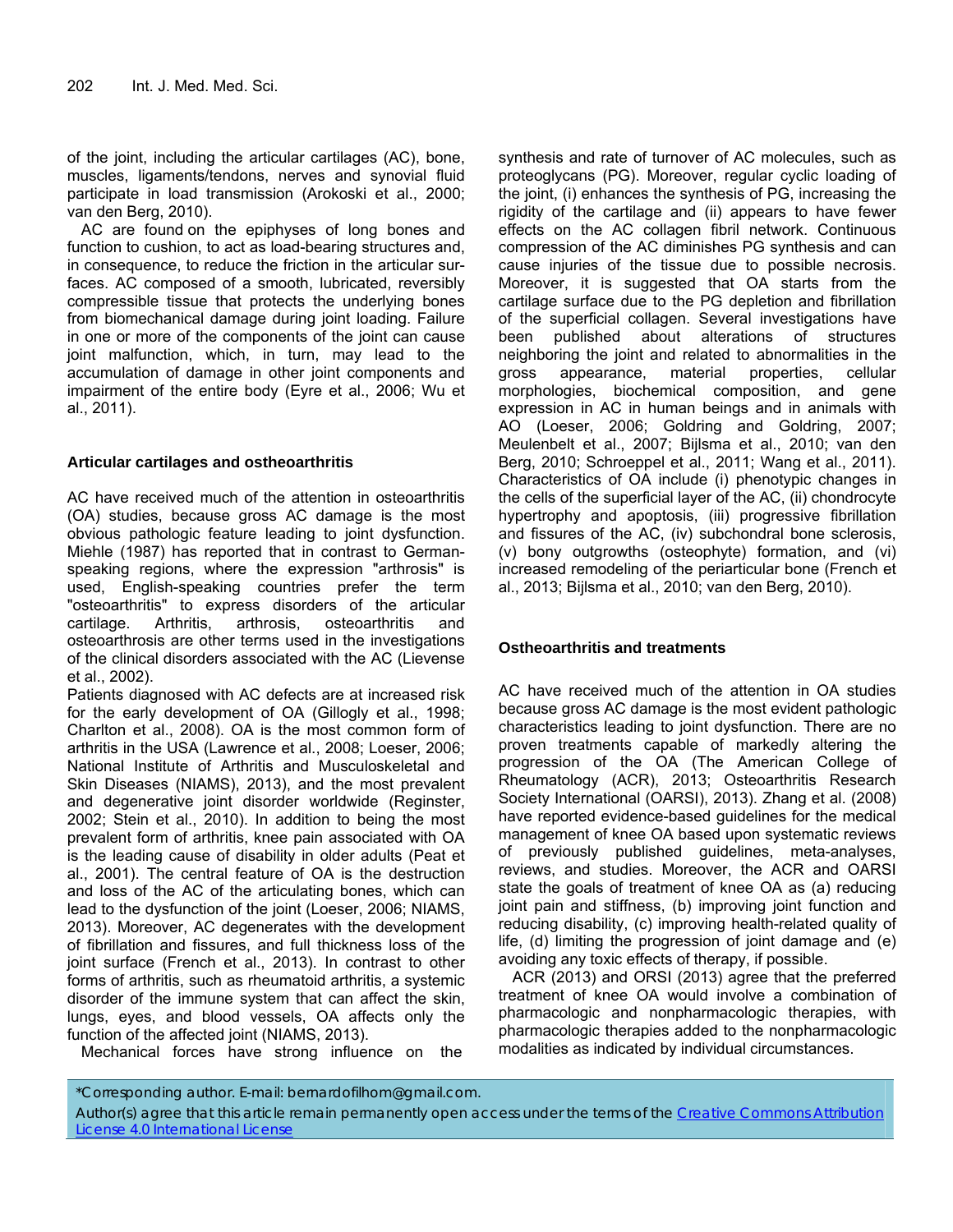#### **Nonpharmacologic modalities of treatment**

Exercise appears to be the most recommended nonpharmacologic treatment for knee OA. ACR and OARSI suggest aerobic exercise and resistance training (to strengthen periarticular muscles such as the quadriceps) as treatments that have been shown to modestly, yet significantly, improve the range of motion (ROM) of the knee, reduce pain, improve function and reduce disability.

Additional benefits of exercise programs mentioned in the ACR guidelines include less analgesic consumption, fewer visits to a physician, improved knee joint position sense, and improved performance of activities of daily living lasting up to six months.

Additional nonpharmacologic treatments recommended by the ACR and OARSI include walking aids such as walkers, canes, or crutches used in the contralateral hand. These aids can reduce loading in the affected knee leading to reduced pain and improved physical functioning. Further recommendations include wedged insoles, medial patella taping, and knee braces to correct abnormal biomechanics contributing to OA symptoms. These modalities have been shown to reduce pain, instability, and risk of falling. Heat therapy and cryotherapy, acupuncture, and transcutaneous electrical nerve stimulation are additional therapies recommended, to a lesser degree, by the OARSI for the management of knee OA symptoms.

#### **Pharmacologic modalities of treatment**

Because of its safety and efficacy, the simple analgesic acetaminophen is recommended as the preferred pharmacologic treatment for mild to moderate knee OA pain, especially for long-term use. Evidence presented by the ACR shows some disagreement regarding the efficacy of acetaminophen as compared to nonsteroidal antiinflammatory drugs (NSAIDs). While some studies indicate that acetaminophen is as effective as NSAIDs in relieving mild to moderate joint pain, other studies suggest a greater improvement in pain with NSAIDs. Yet additional studies suggest that they may be equally effective in relieving mild to moderate joint pain, with NSAIDs being more effective in treating severe pain.

In patients not effectively responding to oral analgesics, treatments involving injections directly into the joint such as glucocorticoids and hyaluronic acid (HA) are recommended, to a lesser degree, by both groups. For patients whom have not responded to other pharmacologic treatments or in cases where other treatments are contraindicated, both groups recommend the use of weak opioids (e.g. tramadol, codeine) and narcotic analgesics for the relief of moderate to severe knee OA pain. Strongeropioids(e.g.oxycodone,fentanyl,morphine)should be reserved for the treatment of severe pain in extreme circumstances. The negative influence of such side effects on fall risk and quality of life in the knee OA patient underscore the limitations of opioids as a treatment (Goodwin et al., 2005; ACR, 2013; OARSI, 2013).

Glucosamine and chondroitin sulphate, two naturally occurring components of cartilage proteoglycans, are often taken as nutritional supplements by individuals with OA. They are recommended, to some degree, by the OARSI for the treatment of knee OA, although mixed evidence exists regarding efficacy in pain reduction and functional improvement. Small amount of evidence is presented by the OARSI suggesting that they may have beneficial structure-modifying effects in the knee joint.

# **Surgical interventions**

When a combination of nonpharmacologic and pharmacologic treatments fails to provide adequate pain relief and functional improvement in severe knee OA cases, there are a number of surgical procedures recommended by the ACR and OARSI. Total joint arthroplasties are recommended by both groups with evidence indicating reduced pain, improved function, and improved healthrelated quality of life in many cases. Osteotomy is recommended by both groups as a means of correcting abnormal biomechanics in the knee, and slowing the progression of OA. Finally, arthroscopic debridement to remove debris such as loose cartilage and meniscus fragments is recommended by both groups, but less strongly. In spite of the evidence in favor of their effectiveness in treating severe cases of knee OA, the combination of the financial costs, and the psychological and physical health risks associated with surgery (Lingard and Riddle, 2007; Patella et al., 2008; Webb et al., 2008; Haas et al., 2008), especially in a population characterized by advanced age and frequent comorbidities, make surgical treatment of knee OA undesirable in many cases, and unfeasible in others. An alternative treatment, such as, whole body vibration (WBV) could prove beneficial.

# **Whole body vibration and the oscillating/ vibratory platform**

Vibration is a mechanical stimulus that is created by an oscillating/vibratory motion that it usually delivered through an oscillating/vibratory platform. Vibration can be characterized by its magnitude and its frequency. The magnitude is determined by the amplitude, or peak to peak displacement of the oscillation. The frequency is measured in oscillations per second. Together, these factors determine the intensity of the vibration (Rittweger, 2010).

Vibration has long been studied for its negative effects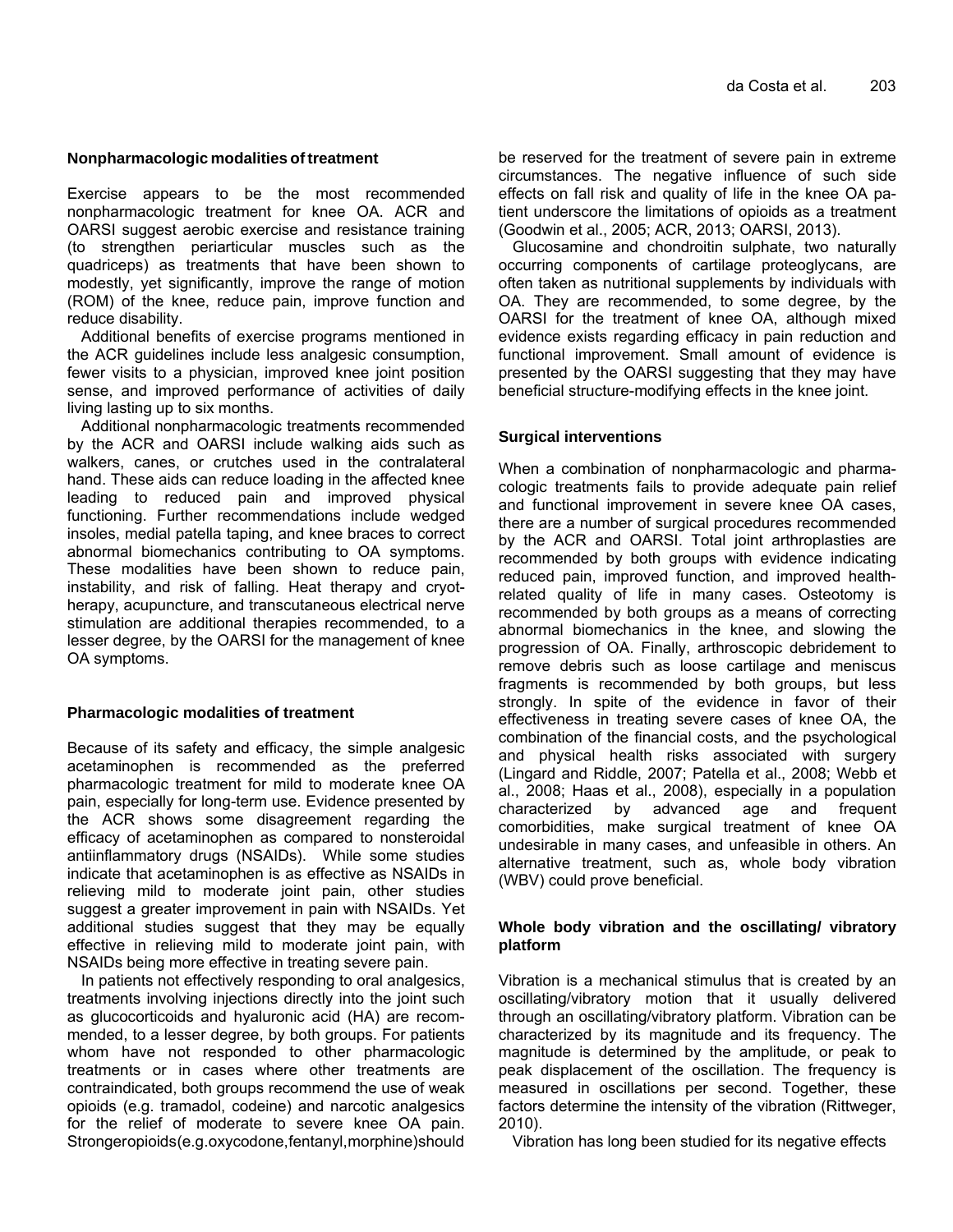on the body, usually as the result of exposure in the workplace to either high intensity vibration or chronic exposure to large amounts of vibration over many years. These negative effects have been summarized in previous reviews and include damage to nerves, blood vessels, and joints (including the spine), as well as disruption of proprioception, vision, and hearing (Jordan et al., 2005; Lings and Leboeuf-Yde, 2000; Seidel, 1993; Abercromby et al., 2007). In spite of the existing negative reports, much research has been conducted regarding the potential beneficial effects of the WBV on the body.

Cardinale and Wakeling (2005) emphasize that vibration is a natural stimulus that we experience everyday as our bodies are acted upon by external forces, while interacting with our environment. They note that vibrations are commonly experienced in sporting activities and that the transmission of these vibrations throughout the body is dependent upon the properties of numerous different tissues including bone, cartilage, and muscle. Previous reviews provide evidence of the numerous effects including increased muscle strength and power, improved balance, improved blood circulation, improved bone mineral density, improved healthrelated quality of life, and hormonal fluctuations (e.g. growth hormone, IGF-1, cortisol, and testosterone) resulting from WBV exposure (Gómez-Cabello et al., 2012; Prisby et al., 2008; Bruyere et al., 2005; Jordan et al., 2005; Cardinale and Wakeling, 2005; Cardinale and Bosco, 2003).

Cardinale and Bosco (2003) report that vibration was first utilized as an exercise intervention by Russian scientists in the mid 1980's. More recently, whole body vibration training (WBVT) has been utilized both scientifically and recreationally using commercially available platforms designed to produce sinusoidal vibrations of adjustable frequency and amplitude. While there appears to be mixed evidence regarding the ability of WBVT to stimulate a significant cardiovascular response (Jordan et al., 2005), some have concluded that WBVT can elicit cardiovascular and metabolic responses in some people similar to other forms of mild exercise (Cardinale and Wakeling, 2005). Because of its wide range of potential physiological benefits, and because it can be applied in a relatively low-effort, low-impact manner with no complicated technique to learn, some have suggested that WBVT may be of particular benefit to the elderly and special populations characterized by impaired mobility (e.g. patients with stroke, Parkinson's disease, osteoporosis, or arthritis) (Prisby et al., 2008; Cardinale and Wakeling, 2005; Cardinale and Bosco, 2003; Arias et al., 2009; Pinto et al., 2010).

*In vitro* studies have been conducted that suggest that vibration may have a beneficial effect on cartilage synthesis (Liu et al., 2001; Takeuchi et al., 2006). Mechanical loading, such as vibration, may regulate chondrocyte function through some yet to be determined pathway, and

suggested the possible involvement of chondrocyte cell surface receptors for certain cartilaginous extracellular matrix (ECM) molecules (Liu et al., 2001). Takeuchi et al. (2006) found that, in cultured chondrocytes, vibration significantly increased the synthesis of chondroitin sulfate, an ECM component, and that the effect was even greater in the presence of hyaluronic acid (HA). They also reported increased expression of proteins involved in the intracellular signal transduction system in groups of chondrocytes treated with vibration. An additional proposed benefit from this study is improved nutrient delivery and waste removal among chondrocytes as a result of a more even distribution of HA and movement of the ECM, caused by vibration.

Despite these interesting and promising findings, it must be noted that in terms of frequency, amplitude, and duration, the vibration parameters applied in these settings were quite different than what is typically applied in human populations. Furthermore, no evidence of similar beneficial effects exists *in vivo*, and the long-term effect of WBV on articular cartilage is still unknown (Prisby et al., 2008). Nevertheless, the existence of a safe and efficient stimulus to combat the effects of aging on chondrocytes would be groundbreaking in the treatment of OA.

# **AIM OF THE STUDY**

In this study, the terms arthritis, arthrosis, osteoarthrosis and osteoarthritis will be used to characterize disorders associated with the AC. As no previous systematic reviews of the effects of WBV exercise on people with OA have been published, the purpose of this study was to review published research concerning the use of WBV in people with OA using PubMed and Scopus databases.

#### **METHODOLOGY**

#### **Databases used in this study**

PubMed and SciVerse Scopus online databases were searched on the 13th of June 2014. PubMed comprises more than 23 million citations for biomedical literature from MEDLINE, life science journals, and online books (http://www.ncbi.nlm.nih.gov/pubmed).

SciVerse Scopus is the world's largest abstract and citation database of peer-reviewed literature and quality web sources. It contains 53 million records, 70% with abstracts, nearly 21,915 titles from 5,000 publishers worldwide (http://www.info.sciverse.com/scopus/about).

#### **Search strategy used to find the publications involving WBV and clinical articular diseases**

Searches were performed using the keywords: (i) arthrosis, (ii) arthrosis and "whole body vibration", (iii) osteoarthrosis, (iv) osteoarthrosis and "whole body vibration", (v) arthritis, (vi) arthritis and "whole body vibration", (v) osteoarthritis, (vi) osteoarthritis and "whole body vibration", (vii) arthrosis and "vibratory platform", (viii)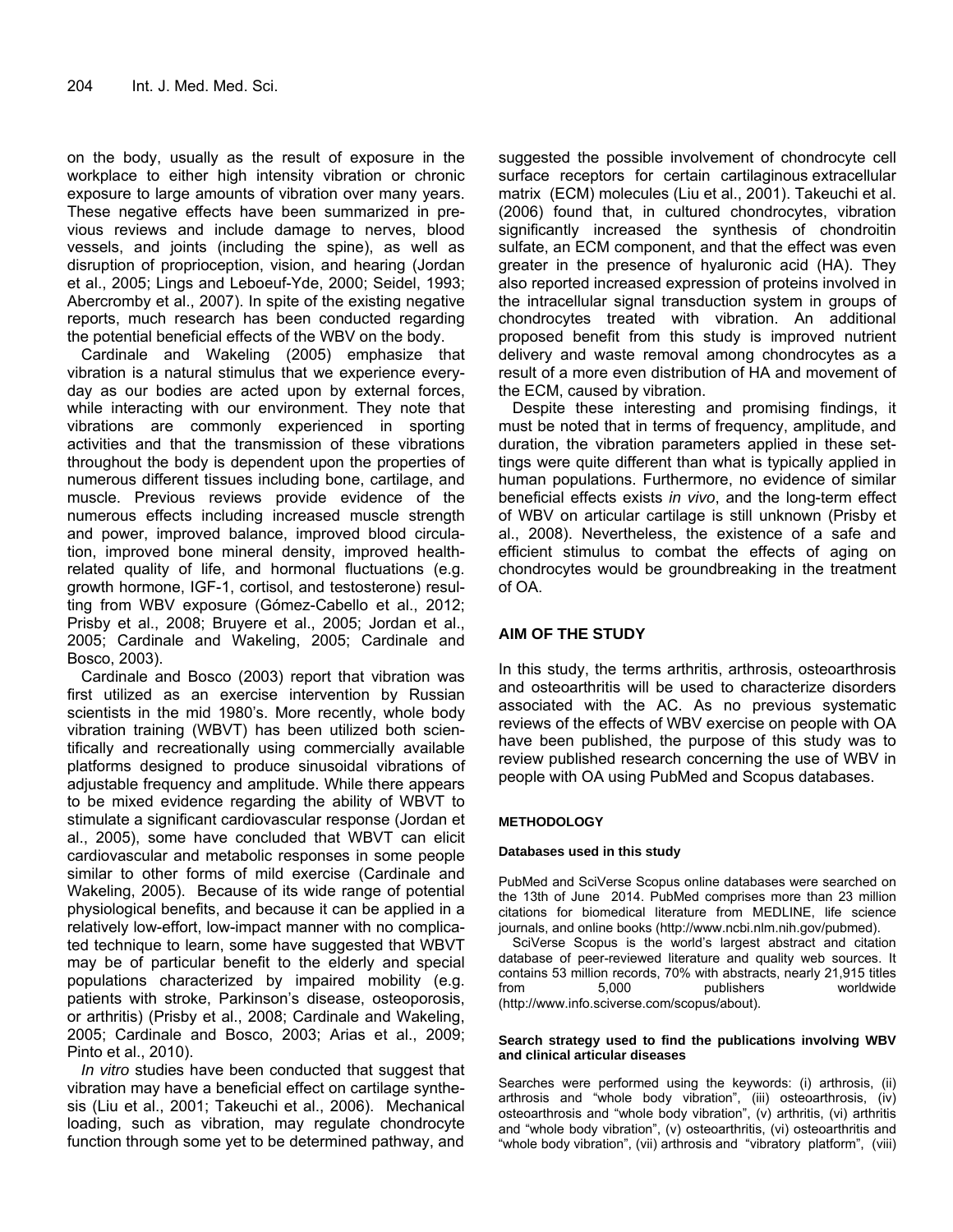| <b>Keywords searched</b>                  | NP (PubMed) | <b>NP (Scopus)</b> |
|-------------------------------------------|-------------|--------------------|
| Arthrosis                                 | 289,586     | 10,569             |
| Arthrosis and "whole body vibration"      | 20          |                    |
| Osteoarthrosis                            | 299,158     | 3,952              |
| Osteoarthrosis and "whole body vibration" | 27          |                    |
| Arthritis                                 | 251,453     | 236,849            |
| Arthritis and "whole body vibration"      | 14          | 6                  |
| Osteoarthritis                            | 56,323      | 80,008             |
| Osteoarthritis and "whole body vibration" | 15          | 22                 |
| Arthrosis and "vibratory platform"        |             | O                  |
| Arthritis and "vibratory platform"        |             | O                  |
| Osteoarthrosis and "vibratory platform"   |             | 0                  |
| Osteoarthritis and "vibratory platform"   |             | 2                  |
| Arthrosis and "oscillating platform"      |             |                    |
| Arthritis and "oscillating platform"      |             |                    |
| Osteoarthrosis and "oscillating platform" |             |                    |
| Osteoarthritis and "oscillating platform" |             | 0                  |

**Table 1.** Publications involving arthrosis/arthritis/osteoarthrosis and vibration.

NP: Number of publications.

arthritis and "vibratory platform", (ix) osteoarthrosis and "vibratory platform", (x) osteoarthritis and "vibratory platform", and (xi) arthrosis and "oscillating platform", (xii) arthritis and "oscillating platform", (xiii) osteoarthrosis and "oscillating platform", (xiv) osteoarthritis and "oscillating platform".

#### **Inclusion and exclusion criteria to select the publications**

Papers were included for review if they met the search criteria and described a study using whole body vibration generated by an oscillating platform used to treat people with clinical articular diseases and the paper was available only in English. Review articles, case reports and investigations only with healthy subjects were excluded. Papers about the effect of the occupational use of the vibration in workers and involving studies with animals were also deleted. Investigations performed involving whole body vibration and other therapeutic procedures were not considered to be analysed.

Data were independently abstracted by the authors and disagreements were resolved by consensus of, at least, three coauthors.

# **RESULTS**

Table 1 shows the number the publications (NP) found with the keywords when they were searched in PubMed and Scopus databases. In PubMed, NP using the keywords arthrosis, osteoarthrosis and arthritis was almost the same. Considering the Scopus database, intriguingly, NP was extremely lower to arthrosis and osteoarthrosis; however, NP with the keyword arthritis is closed to PubMed. The search using the keywords involving articular disorders (osteoarthrosis or osteoarthritis or arthrosis or arthritis) and source of vibration ("whole body

vibration", "oscillating platform", "vibratory platform") yielded 82 publications in PubMed and 31 publications in Scopus.

The four selected English language publications found with keywords "whole body vibration" and some terms related to articular disorders that reached all the inclusion criteria were analyzed. Descriptions of the type of platform, the subjects (number, sex and age), the frequency and the amplitude used in the platforms used in these 4 studies are as shown in Table 2.

Putting together the information found in the analyzed four papers, the number of subjects ranged from 15 to 52. Moreover, the frequencies used in the studies ranged from 24 to 40 Hz. The self-report of the status of disease (WOMAC) was used in 2 papers (Trans et al., 2009; Avelar et al., 2011) while pain levels were evaluated by the visual analog scale (VAS) in 2 papers (Cloak et al., 2010; Salmon et al., 2012). Different tests were used in these studies, as (i) TUG, (ii) step test, (iii) 20 m walk test (Salmon et al., 2012), (iv) timed get up and go test (TGUG), (v) chair stand test (CST), (vi) 6 minute walk test (6MWT), (Avelar et al., 2010), (vii) knee muscle strength (extension/flexion) and (viii) proprioception (threshold for detection of passive movement (TDPM) to evaluate the effects promoted by the exercises due to the WBV (Trans et al., 2009).

#### **DISCUSSION**

Osteoarthritis, arthritis, arthrosis and osteoarthrosis are terms that have been used in studies related to the clinical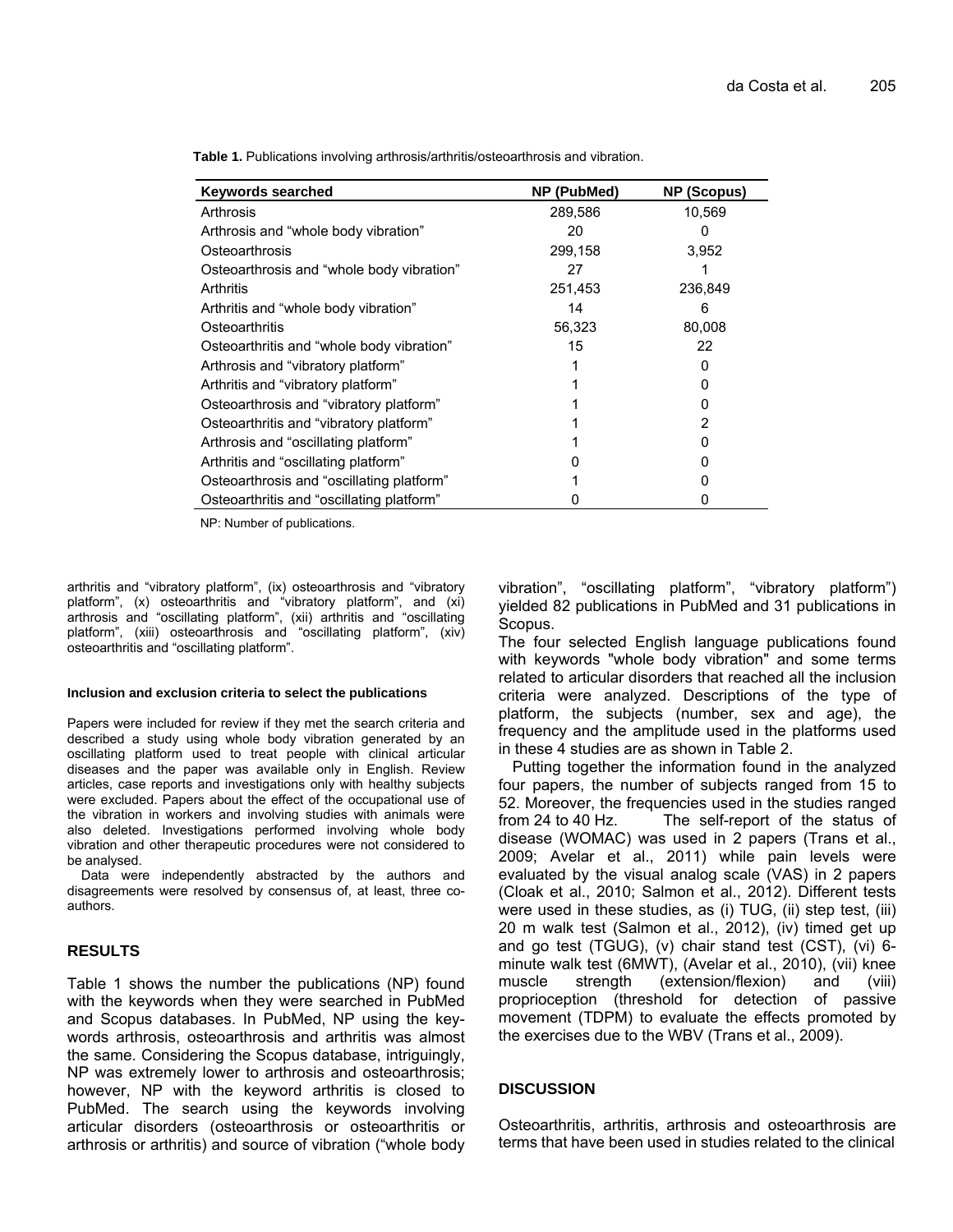disorders associated with the articular cartilages (Lievense et al., 2002). However, when these terms are used as keywords in searches in different databases, we found an intriguing result. Using the keyword arthrosis, only 10,569 references were found in the Scopus database, while 289,586 were found in the PubMed. A similar finding was observed when the keyword osteoarthrosis was used. When these keywords arthritis and osteoarthritis were used in the searches, the number of publications in both databases was similar. As Scopus and Pubmed are important databases, these findings can be relevant to aid in a discussion about the keywords that must be used to try to find references about arthropathy.

Searches using the different words related with arhrosis and WBV revealed a reduced number of publications, although WBV is widely available to exercisers and patients, as well as the fact that it is used to treat various musculoskeletal and neurological disorders (Schuhfried et al., 2005; Wunderer et al., 2010). Rittweger (2010) reported that it appears as if this modality is still unknown to the scientific community and our findings seem to confirm this belief. The number of publications about the effects and applications of the WBV has increased strongly in the last three years, as it is possible to see in the databases used in this study.

Review articles, case reports, investigations only with healthy subjects, papers about the effect of the occupational use of the vibration in workers and involving studies with animals, investigations performed involving whole body vibration and other therapeutic procedure were not considered to be discussed (Osugi et al., 2014; Park et al., 2013; Gómez-Cabello et al., 2012; Melnyk ett al., 2009; Melnyk et al., 2008).

Following the exclusion criteria, only four papers could be selected for discussion in the current work (Trans et al., 2009; Avelar et al., 2011; Cloak et al., 2010; Salmon et al., 2012). Concerning to the use of WBV in patients with osteoarthrosis, the number of publications found in the databanks varied (17 to 52 subjects). As it would be expected, due to the prevalence of this disease (Lawrence et al., 2008), the number of females in the investigations is greater than the number of males. All the authors have reported positive effects of the WBV (Trans et al., 2009; Avelar et al., 2011; Cloak et al., 2010; Salmon et al., 2012) with improvements of some clinical function in patients with osteoarthitis. An important feeling in this revision is that although the number of the studies is small, they may constitute first hints for the efficacy of WBV in the treatment of the osteoarthrosis.

In addition, in general, exercise therapy has been considered to be an important and supportive treatment for people with musculoskeletal disorders (French et al., 2013). WBV exercises are performed in oscillating platforms, and Madou and Croni (2008) have reviewed the effects of WBV on physical and physiological capability in special populations and they concluded that WBV provides

alternative and/or additional therapeutic interventions to improve physical and functional performance. The specific loading parameters and the value of WBV as compared with conventional interventions need to be the source of future research.

OA is associated with multiple impairments of muscle and articular functions, balance and pain that cause a decrease of the quality of life of the subject (van den Berg, 2010; ACR, 2013; ORSI, 2013). In addition, there is no cure to this disease and, concerning to nonpharmacologic and non-invasive therapy, the aim of the treatment is to optimize and to improve the neuromuscular and articular functions, as well as to increase the muscular strength. With these purposes, the vibrations generated in the oscillating/vibratory platforms would expected that WBV exercises would seem an important alternative to the management of patients with osteoarthrosis due to some benefits related to the action in the muscle performance reported in the papers presented as shown in Table 3. Salmon et al. (2012) have reported that the time to complete the step test at 5 min after the WBV improved significantly from the pretest with a moderate correlation with the VAS scores. Avelar et al. (2011) found that the performance of patients in all the functional tests (BBS, TGUT, CST and 6MWT) and in all domains of the WOMAC have improved in the group submitted to the WBV. Cloak et al. (2009) demonstrated that the absolute centre of mass distribution has improved over 6 weeks due to the WBV. Trans et al. (2009) reported that in the patients with osteoarthrosis, the muscle strength and knee-extension significantly increased due to the WBV.

The potential mechanisms by which WBV improves neuromuscular performance and pain are not well understood, although a few theories on how WBV can stimulate the neuromuscular system have emerged. It is extensively theorized that the WBV stimulus causes short and rapid changes in muscle fiber length which result in skeletal muscle reflex contractions (Ritzmann et al., 2010). These reflexive contractions result in an increased neuromuscular load placed on the muscle (Roelants et al., 2006). On the other hand, another mechanism could be the proprioceptive feedback potentiation of inhibition of pain by vibration receptors in the skin stimulate inhibitory interneurons in the spinal cord, which in turn act to reduce the amount of pain signal transmitted from A-δ and C fibers across the midline of the spinal cord and from there to the brain (Melzack and Wall, 1965). This mechanism increases pain threshold (Lunoeberg et al., 1987). This could explain how WBV applied to the lower limbs could improve VAS scores.

In conclusion, the number of publications found in the databases searched involving WBV and osteoarthrisis is small, and, in general, the protocols are different. In addition, the number of publications about the effects and applications of the WBV has increased strongly in the last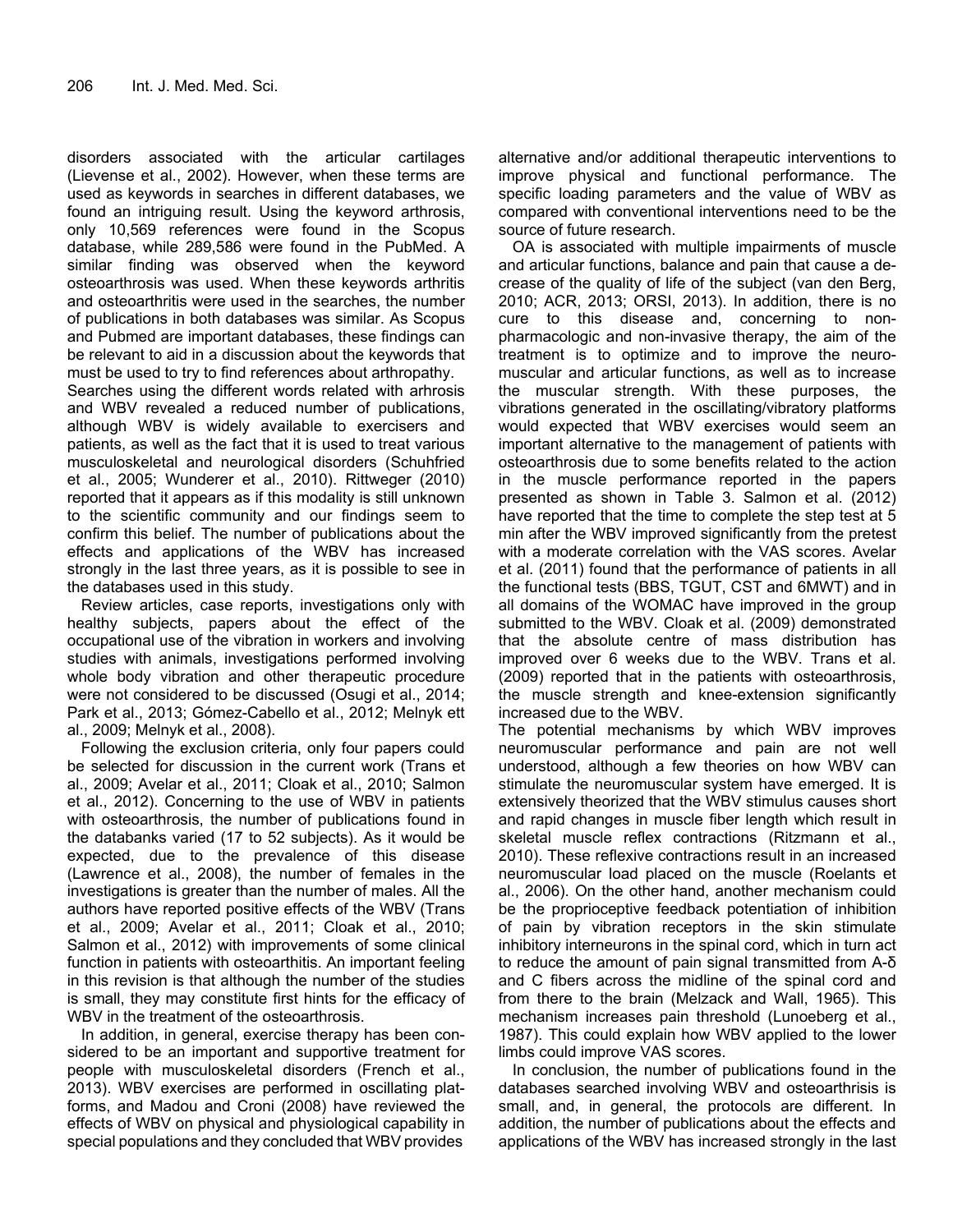**Table 2.** Data about the devices of the oscillating platform, the subjects, the frequency and the amplitude used in the oscillating platforms.

| Reference               | Subjects (sex, age, groups)                                                                                                                                                                                                                                                                                                    | <b>Platform manufacturer</b>                                                                                                                                                                                                                                        | Oscillation frequency and amplitude                                                                | Inclusion criteria                                                                                                                                                                                                                                  |
|-------------------------|--------------------------------------------------------------------------------------------------------------------------------------------------------------------------------------------------------------------------------------------------------------------------------------------------------------------------------|---------------------------------------------------------------------------------------------------------------------------------------------------------------------------------------------------------------------------------------------------------------------|----------------------------------------------------------------------------------------------------|-----------------------------------------------------------------------------------------------------------------------------------------------------------------------------------------------------------------------------------------------------|
| Salmon et al.<br>(2012) | 17 Adults (13 Female and 4 Male aging $66.9 \pm 9.39$ )<br>with symptomatic knee OA.                                                                                                                                                                                                                                           | Power Plate VP (2004 Model Power Plate<br>Personal, USA)                                                                                                                                                                                                            | 35 Hz and amplitude of 4-6 mm                                                                      | Knee AO was determined by a questionionnaire<br>based upon self-REPORTED Previous<br>diagnosis by a physician and symptoms<br>consistent with ACR Clinical Classification<br>Criteria for OA of the knee.                                           |
| Avelar et al.<br>(2011) | 23 Participants (3 male and 20 female) divided in 2<br>groups: squat training with<br>WBV (12, age 75 $\pm$ 5), and squat training without WBV<br>$(11, \text{age } 71 \pm 4).$                                                                                                                                                | Commercial model of VPwas used<br>(FitVibe, GymnaUniphy NV, Bilzen,<br>Belgium)                                                                                                                                                                                     | Frequency of 35 -40 Hz, amplitude of 4<br>mm, and acceleration that ranged from<br>2.78 to 3.26 g. | Diagnosed with OA in at least one knee in<br>accordance with the clinical and<br>radiographic criteria of the ACR                                                                                                                                   |
| Cloak et al.<br>(2010)  | 38 Female dancers (19 years $\pm$ 1.1) with self reported<br>unilateral FAI were randomized in 2 groups: WBV and<br>Control.                                                                                                                                                                                                   | VP (Bosco, Greece) while bare foot.<br>NEMES (Nemes Bosco-system, Rome,<br>Italy)                                                                                                                                                                                   | Frequency from 30 up to 40 Hz                                                                      | Self reported unilateral chronic ankle instability.<br>Subjects completed a CAIT questionnaire to<br>determine their inclusion.                                                                                                                     |
| Trans et al.<br>(2009)  | 52 Female patients with knee-OA (age 60.4 years $\pm$<br>9.6) were randomized in 3 groups: WBV-exercise on a<br>stable platform<br>(VibM; $n = 17$ , age 61.5 $\pm$ 9.2, WBV-exercise on a<br>balance board (VibF; $n = 18$ , mean age, $58.7 \pm 11.0$ )),<br>or control group (Con;<br>$n = 18$ , mean age, 61.1 $\pm$ 8.5). | Conventional stable WBV platform (VibM,<br>Xendon, Sweden) (VibM) or a balance<br>board with a built-in vibration device<br>(Vibrosfäre, ProMedVi, Sweden) (VibF).<br>Both machines are applying<br>WBV/oscillation muscle stimulation to the<br>lower extremities. | The training Intensity was increased by<br>with the the frequency (24-30 Hz)                       | The patients were recruited from the<br>outpatient clinic and were all otherwise healthy.<br>52 patients fulfilled the ACR criteria for knee AO<br>including both clinical and radiographic signs of<br>OA, and all patients' diagnosis of knee OA. |

WOMAC: Western Ontario and McMaster Universities Arthritis Index, OMERACT-OARSI: Osteoarthritis Research Society International (OARSI) and the Outcome Measures in Rheumatology Committee criteria, CPG: Conventional physiotherapy, WBV: whole body vibration, FAI: Functional ankle instability, VP: vibration platform, ACR: American College of Rheumatology, CAIT: Cumberland Ankle Instability Tool questionnaire, g: gravity

**Table 3.** Study protocols, measures, results and conclusions from the selected papers.

| Reference               | Study protocols                                                                                                                                                                                                                                    | <b>Measures</b>                                                                                                                                                 | <b>Results</b>                                                                                                                                                                                                                                                                                                                                                                                                  | Conclusion                                                                                                                             |
|-------------------------|----------------------------------------------------------------------------------------------------------------------------------------------------------------------------------------------------------------------------------------------------|-----------------------------------------------------------------------------------------------------------------------------------------------------------------|-----------------------------------------------------------------------------------------------------------------------------------------------------------------------------------------------------------------------------------------------------------------------------------------------------------------------------------------------------------------------------------------------------------------|----------------------------------------------------------------------------------------------------------------------------------------|
| Salmon et<br>al. (2012) | Participants stood on the platform with knees<br>slightly flexed and received tri-planar (mostly<br>vertical), sinusoidal WBV, 10 times (60 s increments<br>with 60 s rest periods) between each about WBV.<br>The total exposure time was 10 min. | Outcome measures included time(s)<br>required to complete the tests: TUG,<br>step test, 12 MWT, as well as knee<br>pain levels as measured using a 10<br>cm VAS | The time to complete the step test at 5 min after<br>WBV improved significantly from the pre-test with a<br>moderate correlation with the VAS scores. Post-hoc<br>analyses did not indicate improvements from pre-<br>test seen at 5 min after WBVT, and one hour after<br>WBVT. Acute bout of WBVT was effective in<br>improving the ability of individuals with knee OA to<br>perform a step test and 12 MWT. | Our findings suggest that WBVT may be an<br>effective nonpharmacologic modality to<br>treat some knee OA symptoms and<br>improve ADLs. |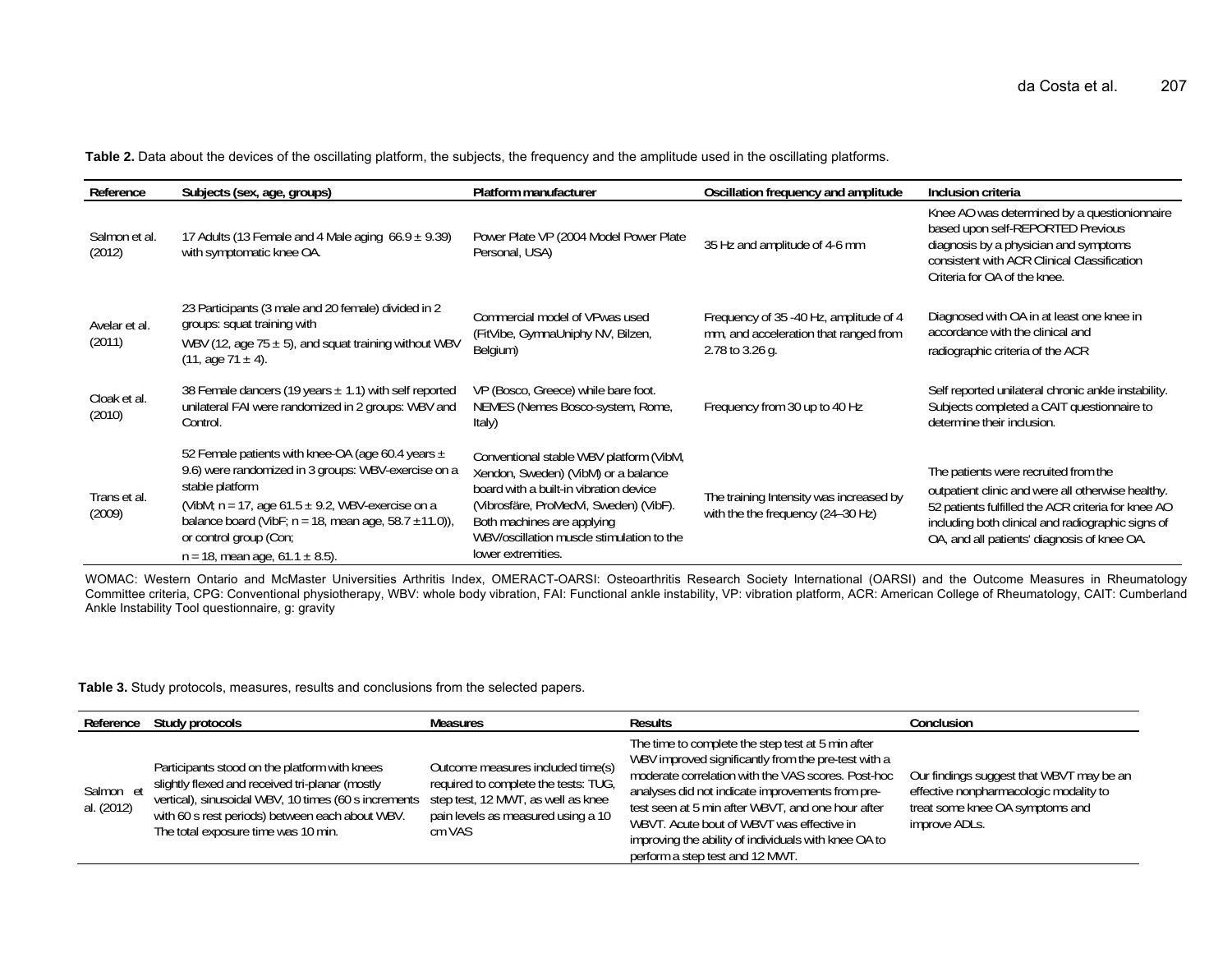#### **Table 3.** Contd.

| Avelar et<br>al. (2011) | The intervention lasted for 12 weeks, 3 times per<br>week. Participants were randomized in 2 groups.<br>The intensity of squatting exercise training was<br>augmented in the vibration and exercise groups<br>over the 12-week study period by increasing the<br>number of repetitions and reducing the resting time.<br>In the vibration group, acceleration was also<br>increased by varying the vibration frequency (35 -<br>40 Hz).                           | Four functional performance tests:<br>BBS, TGUG, CST, and 6-6MWT,<br>and a self-report of the status of<br>disease (WOMAC)                                                                                                | No statistical difference in functional performance<br>and self-report of disease status between the<br>groups was found, but performance in all the<br>functional tests and in all the domains of WOMAC<br>improved in the vibration group compared to their<br>initial status. In the exercise group, performance<br>improved only two tests (BBS and 6MWT), and there<br>was a reduction in self-reported pain (WOMAC)<br>compared to their initial status.       | Although the addition of WBV to squat<br>training failed to result in a significant<br>improvement in functional performance and<br>self-reported status of knee osteoarthritis in<br>the elderly, the intragroup results suggest<br>that WBV may represent a feasible and<br>effective way of improving the functionality<br>and self-perception of disease status in<br>older adults with knee OA. |
|-------------------------|-------------------------------------------------------------------------------------------------------------------------------------------------------------------------------------------------------------------------------------------------------------------------------------------------------------------------------------------------------------------------------------------------------------------------------------------------------------------|---------------------------------------------------------------------------------------------------------------------------------------------------------------------------------------------------------------------------|----------------------------------------------------------------------------------------------------------------------------------------------------------------------------------------------------------------------------------------------------------------------------------------------------------------------------------------------------------------------------------------------------------------------------------------------------------------------|------------------------------------------------------------------------------------------------------------------------------------------------------------------------------------------------------------------------------------------------------------------------------------------------------------------------------------------------------------------------------------------------------|
| Cloak e al.<br>(2010)   | Participants in the treatment group followed a<br>structured 6 week progressive vibration programme<br>(single leg exercises increasing in duration and<br>vibration frequency as the training progressed). At<br>the beginning of 6 weeks, participants were in 2<br>groups: WBVG and CG. WBVG did exercises on<br>VP. CG refrained from any ankle specific<br>strength/balance training during the 6-week period<br>and continued their normal training regime. | Absolute centre of mass (COM)<br>distribution during single leg stance,<br>SEBT normalized research<br>distances and peroneus longus<br>mean power frequency (fmed) were<br>measured pré and post 6-week<br>intervention. | Significant improvement in COM distribution over the<br>6 weeks from $1.05 \pm 0.57$ to $0.33 \pm 0.42$ cm <sup>2</sup> , and 4<br>of the 8 planes of direction in the SEBT Ant, Antlat,<br>Med and Antmed from $77.5 \pm 7.1$ to 84.1 $\pm$ 5.8% (P<br>< 0.05) compared to control groups during the<br>course of the 6 week training intervention. There<br>was no evidence of improvement in peroneus longus<br>(fmed) over time ( $P = 0.915$ ) in either group. | WBVT improved static balance and SEBT<br>scores amongst dancers exhibiting ankle<br>instability but did not aff ect peroneus<br>longus muscle fatigue.                                                                                                                                                                                                                                               |
| Trans et al.<br>(2009)  | WBVG performed unloaded static WBV exercise.<br>WBVG trained twice a week for 8 weeks, with<br>progressive increase of the intensity. The WBVG<br>performed unloaded static WBV exercise. The two<br>intervention programs consisted of 16 training<br>sessions within an 8-weeks. Training was twice a<br>week with at least 2 days of rest between two<br>sessions. CG did not do any training.                                                                 | Knee muscle strength<br>(extension/flexion) and<br>proprioception (TDPM) was<br>measured. Self-reported disease<br>status was measured using<br>WOMAC.                                                                    | Muscle strength increased significantly in VibM<br>compared to Con. Isometric knee-extension<br>significantly increased in VibM compared to Con.<br>TDPM was significantly improved in VibF compared<br>to Con, while there was a tendency for VibM to<br>perform better compared to Con. No effects in the<br>self-reported disease status measures.                                                                                                                | This study showed that the WBV-exercise<br>regime on a stable platform (VibM) yielded<br>increased musclestrength, while the WBV-<br>exercise on a balance board (VibF) showed<br>improved TDPM. The WBV-exercise is a<br>time-saving and safe method for<br>rehabilitation of women with knee-OA.                                                                                                   |

SEBT: Star Excursion Balance Test; WOMAC: Western Ontario and McMaster Universities Arthritis Index; ADLs: activities of daily living; VAS: Visual Analog Scale; BBS: Berg Balance Scale; TGUG: Timed Get Up and Go Test; CS: Chair Stand Test; 6MWT: 6-Minute Walk Test; 12MWT- 12-Minute Walk Test; TDPM: threshold for detection ofpassive movement; VP: vibration platform; WBVG: WBV group; CG: control group.

the last three years. The analysis of the findings of these studies indicates that the WBV could bring some benefits to patients with OA. In addition, we suggest further larger scale investigations with controlled parameters and well designed protocols into the effects of WBV exercises in people with osteoarthrois. This would be highly desired to improve the quality of life of the patients with this

disease, decreasing pain and the medications, as well as to avoid surgery.

#### **ABBREVIATIONS**

**OA,** Osteoarthritis; **ECM,** cartilaginous extracellular matrix; **NP,** number of publications; **NSAIDs,** nonsteroidal antiinflammatory drugs; **ROM,** range of

motion; **WBV,** whole body vibration; **WBVT,** whole body vibration training.

#### **REFERENCES**

Abercromby AF, Amonette WE, Layne CS, McFarlin BK, Hinman MR, Paloski WH (2007). Vibration exposure and biodynamic responses during whole-body vibration training. Med. Sci. Sports Exerc. 39:794-800.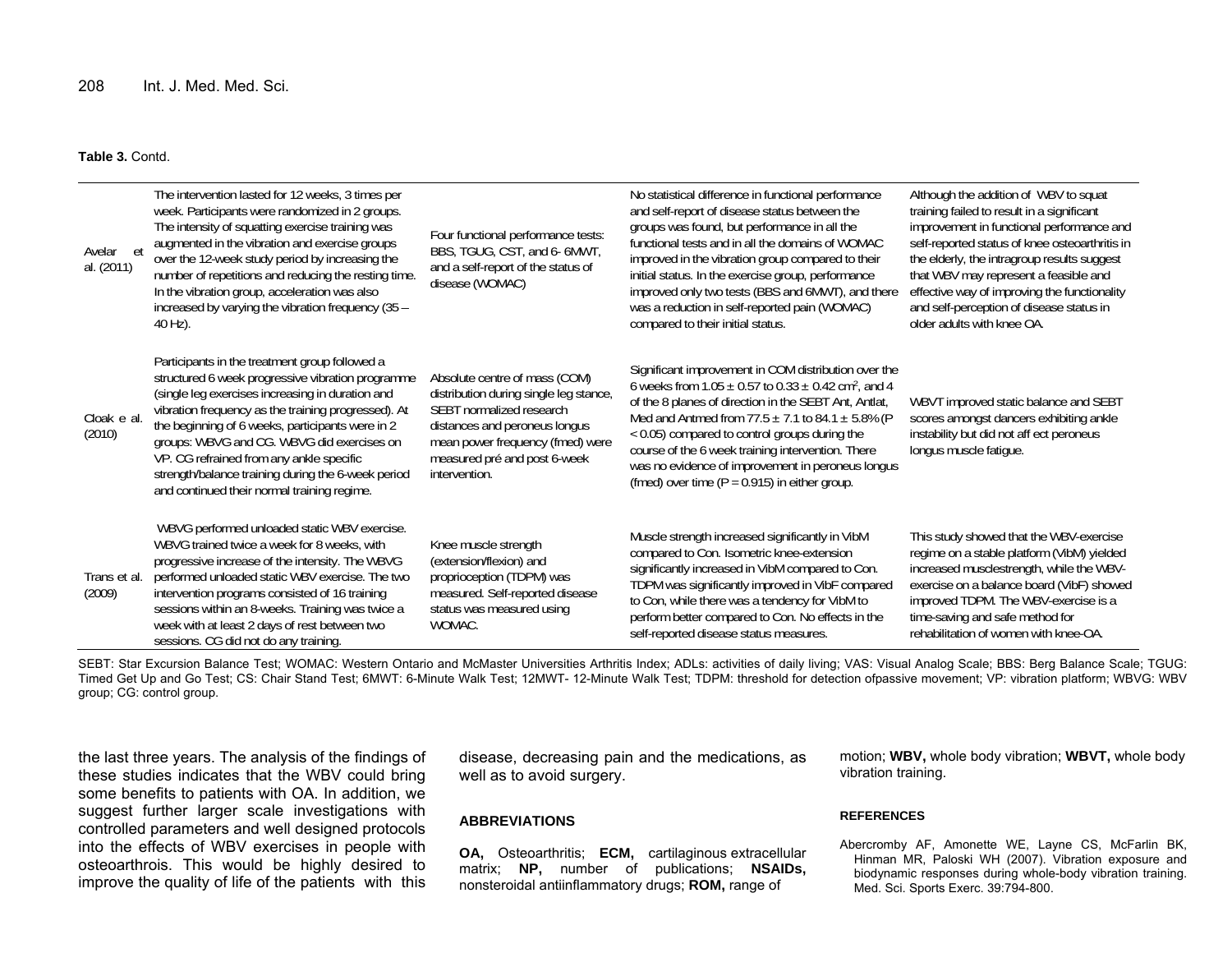American College of Rheumatology (2013). http://www.rheumatology.org Acessed June 24, 2013.

- Arias P, Chouza M, Vivas J, Cudeiro J (2009). Effect of whole body vibration in Parkinson's disease: a controlled study. Mov. Disord. 24:891-898.
- Arokoski JP, Jurvelin JS, Väätäinen U, Helminen HJ (2000). Normal and pathological adaptations of articular cartilage to joint loading. Scand. J. Med. Sci. Sports 10:186-198.
- Avelar NCB, Prado Simão AP, Tossige-Gomes R, Neves CDC, Rocha-Vieira E, Coimbra CC, Lacerda ACR (2011). The Effect of Adding Whole-Body Vibration to Squat Training on the Functional Performance and Self-Report of Disease Status in Elderly Patients with Knee Osteoarthritis: A Randomized, Controlled Clinical Study. J. Altern. Complement. Med. 17:1149-1155.
- Bijlsma JW, Berenbaum F, Lafeber FP (2010). Osteoarthritis: an update with relevance for clinical practice. Lancet 377:2115-2126.
- Bruyere O, Wuidart MA, Di Palma E, Gourlay M, Ethgen O, Richy F, Reginster JY (2005). Controlled whole body vibration to decrease fall risk and improve health-related quality of life of nursing home residents. Arch. Phys. Med. Rehabil. 86:303-307.
- Cardinale M, Bosco C (2003). The use of vibration as an exercise intervention. Exerc. Sport. Sci. Rev. 31:3-7.
- Cardinale M, Wakeling J (2005). Whole body vibration exercise: are vibrations good for you? Br. J. Sports Med. 39:585-589.
- Charlton DC, Peterson MGE, Spiller K, Lowman A, Torzilli PA, Maher SA (2008). Semi-Degradable Scaffold for Articular Cartilage Replacement. Tissue Eng. Part. A. 14:207-213.
- Cloak R, Nevill AM, Clarke F, Day S, Wyon MA (2010). Vibration training improves balance in unstable ankles. Int. J. Sports Med. 31:894-900.
- Eyre DR, Weis MA, Wu JJ (2006). Articular cartilage collagen: an irreplaceable framework? Eur. Cell. Mater. 12:57-63.
- French HP, Cusack T, Brennan A, Caffrey A, Conroy R, Cuddy V, FitzGerald OM, Gilsenan C, Kane D, O'Connell PG, White B, McCarthy GM (2013). Exercise and manual physiotherapy arthritis research trial (EMPART) for osteoarthritis of the hip: a multicenter randomized controlled trial. Arch. Phys. Med. Rehabil. 94:302-314.
- Gillogly SD, Voight M, Blackburn T (1998). Treatment of articular cartilage defects of the knee with autologous chondrocyte implantation. J. Orthop. Sports Phys. Therapy 28:241-251.
- Goldring MB, Goldring SR (2007). Osteoarthritis. J. Cell. Physiol. 213:626-634.
- Gómez-Cabello A, Ara I, González-Agüero A, Casajús JA, Vicente-Rodríguez G (2012). Effects of training on bone mass in older adults: a systematic review. Sports Med. 42:301-325.
- Goodwin JL, Kraemer JJ, Bajwa ZH (2005). The use of opioids in the treatment of osteoarthritis: when, why, and how? Curr. Pain Headache Rep. 9:390-398.
- Haas SB, Barrack RL, Westrich G, Lachiewicz PF (2008). Venous thromboembolic disease after total hip and knee arthroplasty. J. Bone Joint Surg. Am. 90:2764-2780.
- Jordan MJ, Norris SR, Smith DJ, Herzog W (2005). Vibration training: an overview of the area, training consequences, and future considerations. J. Strength Cond. Res. 19:459-466.
- Lawrence RC, Felson DT, Helmick CG, Arnold LM, Choi H, Deyo RA, Gabriel S, Hirsch R, Hochberg MC, Hunder GG, Jordan JM, Katz, JN, Kremers HM, Wolfe F (2008). Estimates of the Prevalence of Arthritis and Other Rheumatic Conditions in the United States. Part II. Arthritis Rheum. 58:26-35.
- Lingard EA, Riddle DL (2007). Impact of psychological distress on pain and function following knee arthroplasty. J. Bone Joint Surg. Am. 89:1161-1169.
- Lievense AM, Bierma-Zeinstra SMA, Verhagen AP, van Baar ME, Verhaar JAN, Koes BW (2002). Influence of obesity on the development of osteoarthritis of the hip: a systematic review. Rheum. 41:1155-1160.
- Lings S, Leboeuf-Yde C (2000). Whole-body vibration and low back pain: a systematic, critical review of the epidemiological literature 1992-1999. Int. Arch. Occup. Environ. Health 73:290-297.

Liu J, Sekiya I, Asai K, Tada T, Kato T, Matsui N (2001). Biosynthetic

response of cultured articular chondrocytes to mechanical vibration. Res. Exp. Med. 200:183-193.

- Loeser RF (2006). Molecular mechanisms of cartilage destruction: Mechanics, inflammatory mediators, and aging collide. Arthritis Rheum. 54:1357-1360.
- Lunoeberg TP, Abrahamsson L, Bondesson L, Hak-Kr E (1987). Vibratory stimulation compared to placebo in alleviation of pain. Scand. J. Rehabil. Med. 19:153-158.
- Madou KH, Cronin JB (2008). The effects of whole body vibration on physical and physiological capability in special populations. Hong Kong Physiother. J. 26:24-38.
- Melnyk M, Kofler B, Faist M, Hodapp M, Gollhofer A (2008). Effect of a whole-body vibration session on knee stability. Int. J. Sports Med. 29:839-844.
- Melnyk M, Schloz C, Schmitt S, Gollhofer A (2009). Neuromuscular ankle joint stabilisation after 4-weeks WBV training. Int. J. Sports Med. 30:461-466.
- Melzack R, Wall PD (1965). Pain mechanisms: a new theory. Science 150:971-979.
- Meulenbelt I, Kloppenburg M, Kroon HM, Houwing-Duistermaat JJ, Garnero P, Hellio-Le Graverand MP, DeGroot J, Slagboom PE (2007). Clusters of biochemical markers are associated with radiographic subtypes of osteoarthritis (OA) in subject with familial OA at multiple sites. The GARP study. Osteoarthr. Cartil. 15:379-385.
- Miehle W (1987). Arthrosis or osteoarthritis: do these terms imply therapy with pure analgesics or non-steroidal antirheumatic agents? Scand. J. Rheumatol. Suppl. 65:123-130.
- National Institute of Arthritis and Musculoskeletal and Skin Diseases (2013). Osteoarthritis http://www.niams.nih.gov/Health\_Info/Osteoarthritis/default.asp Accessed June 23, 2013.
- Osteoarthritis Research Society International (2013). http://www.oarsi.org /, acessed in June 24, 2013
- Osugi T, Iwamoto J, Yamazaki M, Takakuwa M (2014). Effect of a combination of wholebody vibration exercise and squat training on body balance, muscle power, and walking ability in the elderly. Ther Clin Risk Manag. 10:131-138.
- Park YG, Kwon BS, Park JW, Cha DY, Nam KY, Sim KB, Chang J, Lee HJ (2013). Therapeutic effect of whole body vibration on chronic knee osteoarthritis. Ann. Rehabil. Med. 37:505-515.
- Patella V, Speciale D, Patella S, Moretti B, Pesce V, Spinarelli A (2008). Wound necrosis after total knee arthroplasty. Orthopedics 31:807- 808.
- Peat G, McCarney R, Croft P (2001). Knee pain and osteoarthritis in older adults: a review of community burden and current use of primary health care. Ann. Rheum. Dis. 60:91-97.
- Pinto NS, Monteiro MB, Meyer PF, Santos-Filho SD, Azevedo-Santos F, Bernardo RM, Paiva D, Thompson D, Missailidis S, Marín PJ, Haas CT, Bernardo-Filho M (2010). The effects of whole-bodyvibration exercises in Parkinson´s disease: a short review. J. Med. Med. Sci. 2:594-600.
- Prisby RD, Lafage-Proust M, Malaval L, Belli A, Vico L (2008). Effects of whole body vibration on the skeleton and other organ systems in man and animal models: what we know and what we need to know. Ageing Res. Rev. 7:319-329.
- Reginster JY (2002). The prevalence and burden of arthritis. Rheumatology 41:3-6.
- Rittweger J (2010). Vibration as an exercise modality: how it may work, and what its potential migth be. Eur. J. Appl. Physiol. 108:877-904.
- Ritzmann R, Kramer A, Gruber M, Gollhofer A, Taube W (2010). EMG activity during whole body vibration: motion artifacts or stretch reflexes? Eur. J. Appl. Physiol. 110:143-151.
- Roelants M, Verschueren SM, Delecluse C, Levin O, Stijnen V (2006). Whole-body-vibration-induced increase in leg muscle activity during different squat exercises. J. Strength Cond. Res. 20:124-129.
- Salmon JR, Roper JA, Tillman MD (2012). Does Acute Whole Body Vibration Training Improve the Physical Performance of People With Knee Osteoarthritis? J. Strength Cond. Res. 26:2983-2989.
- Schroeppel JP, Crist JD, Anderson HC, Wang J (2011). Molecular regulation of articular chondrocyte function and its significance in